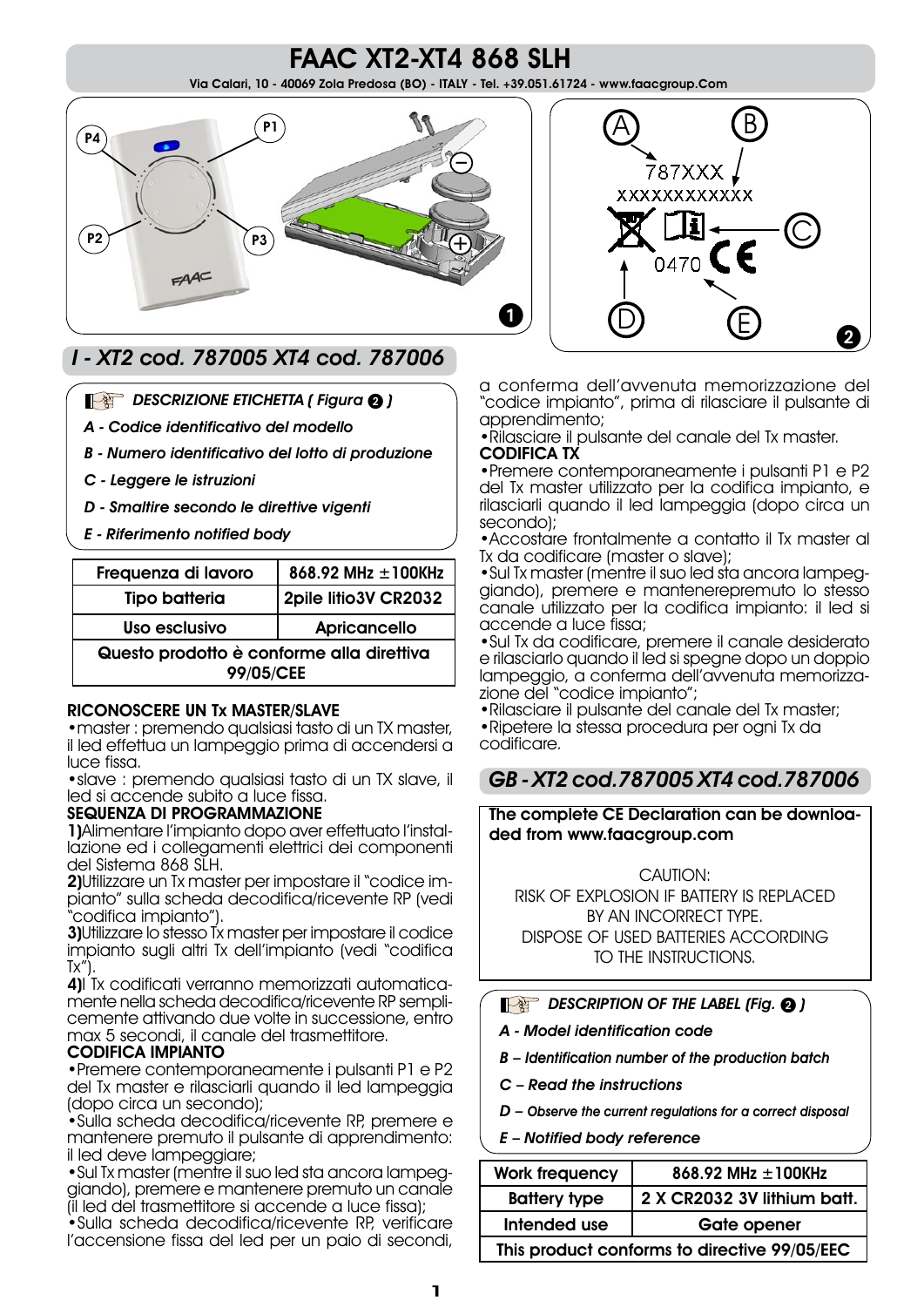## TO RECOGNISE A MASTER/SLAVE TX

•master : if you press any key of a master TX, the LED flashes before becoming steady.

•slave : if you press any key of a slave TX, the LED goes on immediately with steady light.

#### PROGRAMMING SEQUENCE

1)Power up the system after installing and connecting the electrical components of the 868 SLH System.

2)Use a master TX to set the "site code" on the decoding card/RP receiver (see "system coding").

**3)**Use the same master TX to set the "site code" on the system's other TXs (See "TX coding").

4)Coded TXs are automatically stored in the decoding card/RP receiver by simply activating the transmitter channel twice in succession within 5 seconds.

#### SYSTEM CODING

•Simultaneously press push-buttons P1 and P2 of the master TX and release them when the LED flashes (after about one second);

•Press and hold down the learning button on the decoding card/RP receiver: the LED must flash;

•While the master transmitter's LED is flashing, press and hold down a channel (the TX's LED goes on with steady light);

•Before releasing the learning button on the decoding card/RP receiver, check if the LED goes on with steady light for a couple of seconds to confirm that the "site code" was saved.

•Release the button of the master TX channel.

#### TX CODING

•Simultaneously press push-buttons P1 and P2 of the master TX used for coding the system and release them when the LED flashes (after about one second);

•Frontally bring into contact the master TX and the TX to be coded (master or slave) ;

•On the master TX (while its LED is flashing), press and hold down the same channel used for coding the system: the LED goes on with steady light;

•Press the required channel on the TX to be coded and release it when the LED goes off after flashing twice to confirm the "site code" was saved;

•Release the button of the master TX channel;

•Repeat this procedure for every TX to be coded.

## F - XT2 cod. 787005 XT4 cod. 787006

 $\mathbb{R}$  DESCRIPTION ÉTIQUETTE ( Figure  $\mathbf{\Omega}$  )

A - Code d'identification du modèle

B – Numéro d'identification du lot de production

C – Lire les instructions

D – Éliminer selon les directives en vigueur

E - Référence organisme notifié (notified body)

| Fréquence de fonctionnement                                | 868.92 MHz $\pm$ 100KHz                       |  |
|------------------------------------------------------------|-----------------------------------------------|--|
| <b>Type batterie</b>                                       | 2 piles $3$ V au lithium $ $<br><b>CR2032</b> |  |
| <b>Usage exclusif</b>                                      | <b>Ouvre-portail</b>                          |  |
| Ce produit est conforme à la directive<br><b>99/05/CEE</b> |                                               |  |

## COMMENT RECONNAÎTRE UN TX MAÎTRE/ESCLAVE.

•maître : en appuyant sur une touche quelconque d'un TX maître, la Led clignote avant de s'allumer avec une lumière fixe.

•esclave : en appuyant sur une touche quelconque d'un TX esclave, la Led s'allume immédiatement avec une lumière fixe.

#### SEQUENCE DE PROGRAMMATION.

1)Alimenter l'installation après avoir effectué l'installation et les connexions électriques des composants du Système 868 SLH.

2) Utiliser un Tx maître pour fixer le "code installation" sur la carte de décodage/ récepteur RP (voir "codage installation").

3)Utiliser le même Tx maître pour introduire le code installation sur les autres Tx de l'installation (voir "codage Tx").

4)Les Tx codifiés seront mémorisés automatiquement dans la carte de décodage/récepteur RP en activant simplement deux fois de suite, dans un délai maxi. de 5 secondes, le canal de l'émetteur.

#### CODAGE INSTALLATION.

•Appuyer simultanément sur les poussoirs P1 et P2 du Tx maître et les relâcher lorsque la Led clignote (au bout d'une seconde environ);

•Sur la carte de décodage/récepteur RP, appuyer et maintenir dans cette position le poussoir d'autoapprentissage: la Led doit clignoter;

•Sur le Tx maître (tandis que la Led

clignote) appuyer et maintenir dans cette position un canal (la Led de l'émetteur s'allume avec une lumière fixe);

•Sur la carte de décodage/récepteur RP, vérifier l'allumage fixe de la Led pendant deux secondes, pour avoir la confirmation que la mémorisation du "code installation" a eu lieu, avant de relâcher le poussoir d'apprentissage;

•Relâcher le poussoir du canal du Tx maître.

#### CODAGE TX.

•Appuyer simultanément sur les poussoirs P1 et P2 du Tx maître utilisé pour le codage de l'installation et les relâcher lorsque la Led clignote (au bout d'une seconde environ);

•Approcher frontalement pour qu'ils se touchent le Tx maître du Tx à codifier (maître ou esclave);

•Sur le Tx maître (tandis que la Ledclignote), appuyer et maintenir dans cette position le même canal utilisé pour le codage de l'installation: la Led s'allume avec une lumière fixe;

•Sur le Tx à codifier, appuyer sur le canal souhaité et le relâcher lorsque la Led s'éteint après un double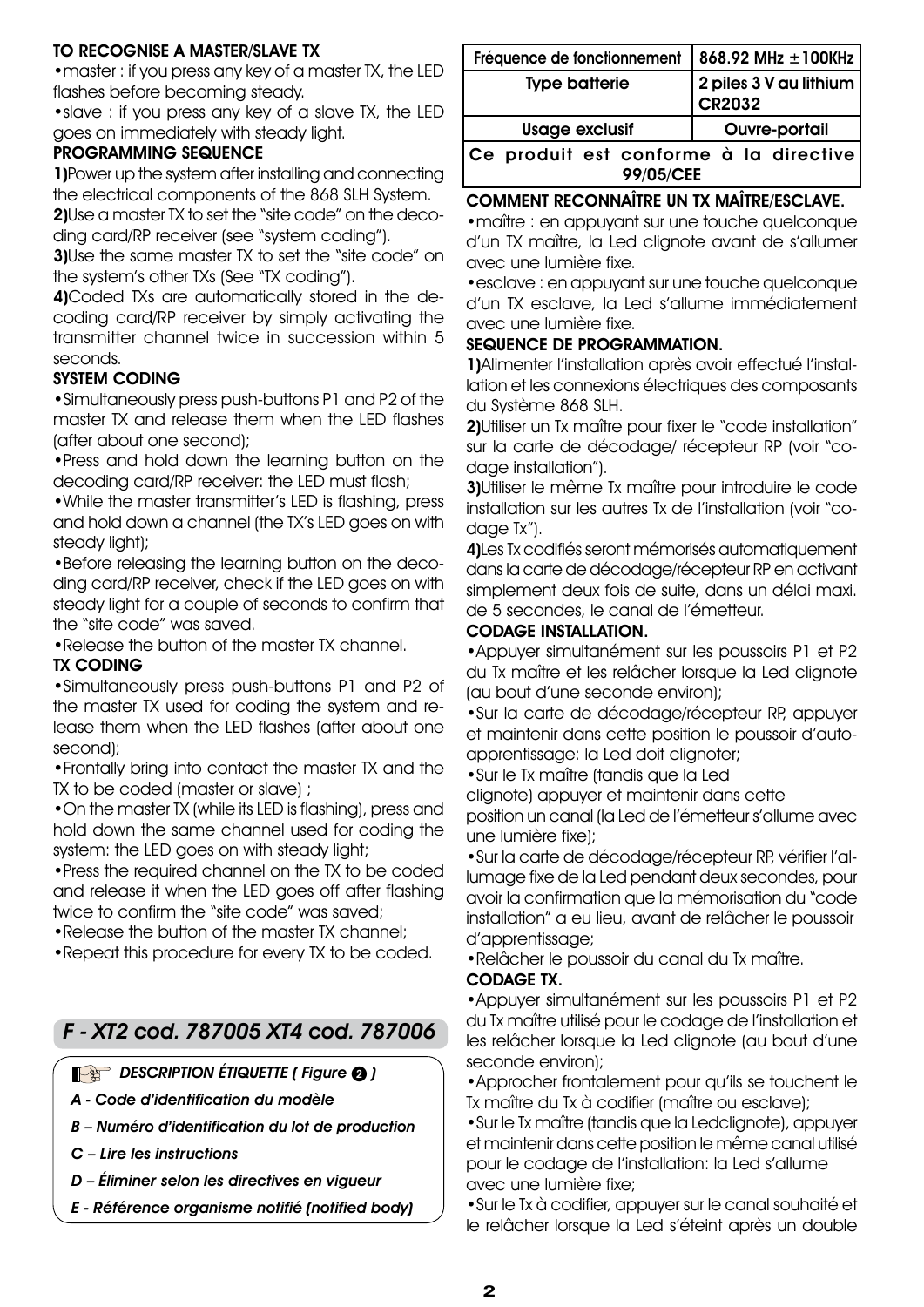clignotement, pour confirmer que la mémorisation du "code installation" a eu lieu;

•Relâcher le poussoir du canal du Tx maître;

•Répéter la même procédure pour chaque Tx à codifier.

# D - XT2 cod. 787005 XT4 cod. 787006

## BESCHREIBUNG DES ETIKETTS (Abb. <sup>2</sup>)

A - Kennnummer des Modells

B - Kennnummer des Produktionsloses

C – Die Anweisungen lesen

D – Gemäß den geltenden gesetzlichen Vorschriften entsorgen

E – Bezugsinformationen benannte Stelle (notified body)

| <b>Betriebsfrequenz</b>                            | 868.92 MHz ±100KHz                      |  |
|----------------------------------------------------|-----------------------------------------|--|
| <b>Batterietyp</b>                                 | 2 Lithium-Batterien<br><b>3V CR2032</b> |  |
| Bestimmungsgemäßer<br><b>Gebrauch</b>              | Toröffnung                              |  |
| Dieses Produkt entspricht der Richtlinie 99/05/EWG |                                         |  |

### UNTERSCHIED TX MASTER/SLAVE

•Master : durch Druck einer beliebigen Taste eines Tx-Masters beginnt die LED-Diode erst zu blinken, bevor sie mit dauerhaftem Licht aufleuchtet.

•Slave : durch Druck einer beliebigen Taste eines Tx-Slaves leuchtet die LED-Diode sofort konstant auf.

#### PROGRAMMIERUNGSABLAUF

1)Nach der Ausführung der Installation und der elektrischen Anschlüsse der einzelnen Bestandteile des Systems 868 SLH Stromversorgung der Anlage einzuschalten.

2)Für die Einstellung des "Anlagenkodes" auf der Decoder/Empfangskarte RP ist ein Tx-Master einzusetzen (siehe "Kodierung der Anlage").

3)Mit dem gleichen Tx-Master wird der "Anlagenkode" auf den anderen Tx der Anlage eingestellt (siehe "Kodierung der Tx").

4)Die kodierten Tx werden automatisch auf der Decoder-/Empfangskarte RP gespeichert, indem einfach der Kanal des Tx innerhalb von maximal 5 Sekunden zwei Mal nacheinander aktiviert wird.

#### KODIERUNG DER ANLAGE

•Die Tasten P1 und P2 des Tx-Masters gleichzeitig drücken und loslassen, wenn die LED-Diode blinkt (nach ca. einer Sekunde).

•Auf der Decoder-/Empfangskarte RP die "Lerntaste" drücken und gedrückt halten: die LED-Diode sollte blinken.

•Auf dem Tx-Master (indem seiner Led blinkt) die Taste eines Kanals drücken und gedrückt halten (die LED-Diode des Tx leuchtet konstant auf).

•Auf der Decoder-/Empfangskarte RP ist das konstante Aufleuchten der LED-Diode für einen Zeitraum von einigen Sekunden zu überprüfen. Dadurch wird die Bestätigung der erfolgten Speicherung des

"Anlagenkodes" angezeigt, bevor die "Lerntaste" losgelassen wird.

•Die Taste des Kanals des Tx-Masters loslassen.

### KODIERUNG DER Tx

•Gleichzeitig die Tasten P1 und P2 des für die Kodierung der Anlage verwendeten Tx-Masters drücken und diese loslassen, wenn die LEDDiode aufleuchtet (nach ca. einer Sekunde).

•Den Tx-Master frontal an das zu kodierende Tx (Master oder Slave) heran schieben, bis diese sich berühren

•Auf dem Tx-Master (indem seiner Led blinkt) die Taste des für die Anlagenkodierungverwendeten Kanals drücken und gedrückt halten: die LED-Diode leuchtet dauerhaft auf.

•Auf dem zu kodierenden Tx die Taste des gewünschten Kanals drücken und dann loslassen, wenn die LED-Diode sich nach einem zweifachen Aufblinken ausschaltet und damit die erfolgte Speicherung des "Anlagenkodes" bestätigt.

•Die Taste des Kanals des Tx-Masters loslassen.

•Die gleiche Vorgehensweise für jedes zu kodierende Tx wiederholen.

# E - XT2 cod. 787005 XT4 cod. 787006

## DESCRIPCIÓN DE LA ETIQUETA (Figura 2)

A - Código de identificación del modelo

B – Número de identificación del lote de producción

C – Leer las instrucciones

D – Eliminar según las directivas vigentes

E - Referencia organismo notificado (notified body)

| Frecuencia de trabajo                      | 868.92 MHz $\pm$ 100KHz          |
|--------------------------------------------|----------------------------------|
| Tipo de batería                            | 2 pilas de 3V al litio<br>CR2032 |
| Uso exclusivo                              | abrecancela                      |
| Este producto es conforme con la directiva |                                  |

99/05/CEE

## RECONOCER UN TX MAESTRO/ESCLAVO

•maestro : presionando cualquier tecla de un TX maestro, el led efectúa un destello antes de encenderse con luz fija.

•esclavo : presionando cualquier tecla de un TX esclavo, el led se enciende inmediatamente con luz fija.

## SECUENCIA DE PROGRAMACIÓN

1)Alimente el equipo después de haber efectuado la instalación y las conexiones eléctricas de los componentes del Sistema 868 SLH.

2)Utilice un Tx maestro para programar el "código equipo" en la tarjeta de descodificación/receptor RP (véase "codificación del equipo").

3)Utilice el mismo Tx maestro para programar el código equipo en los demás Tx del equipo (véase "codificación Tx").

4)Los Tx codificados se memorizarán automáticamente en la tarjeta de descodificación/receptor